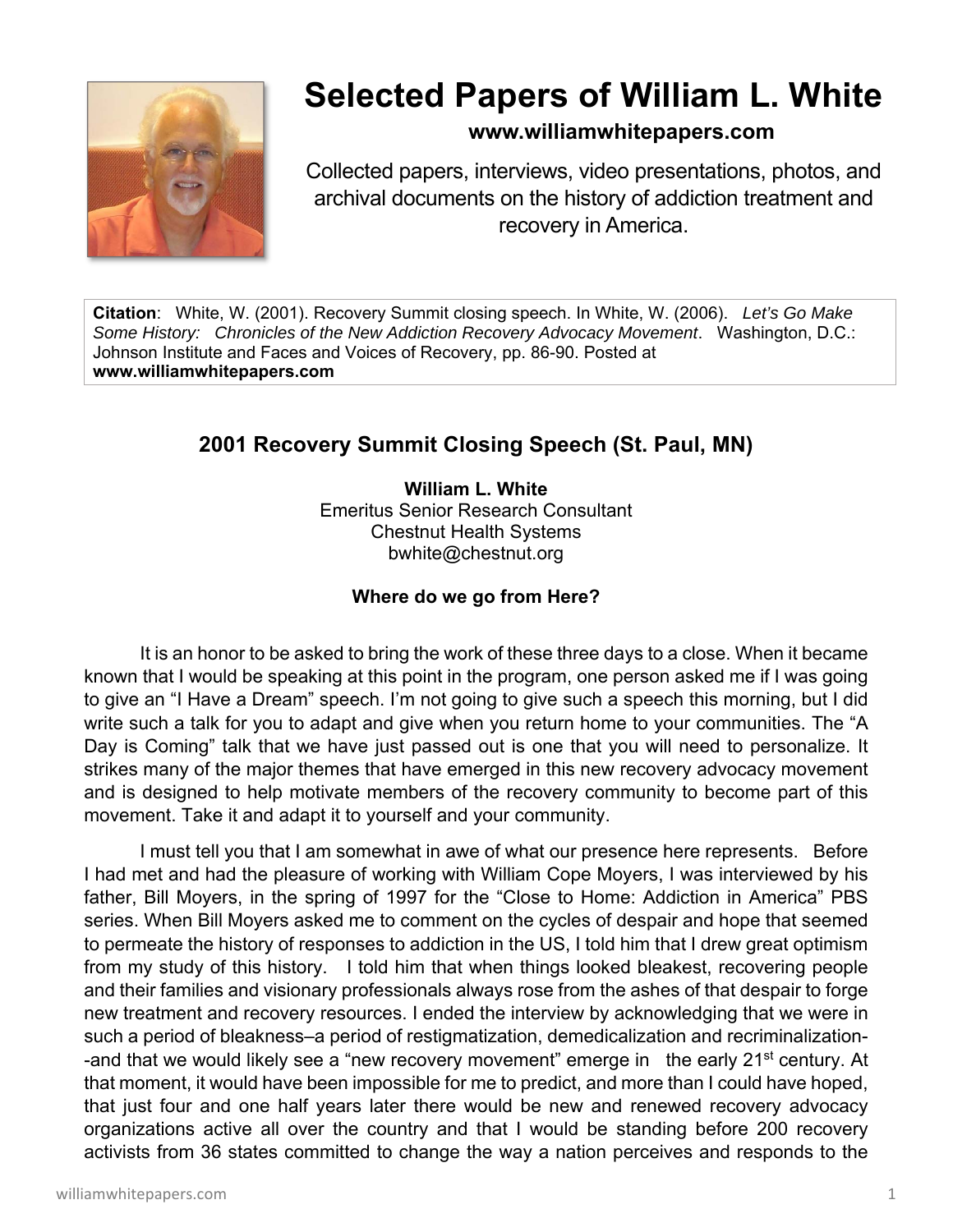problem of addiction. I want to begin this morning by acknowledging the potential historical import of what we have done together these three days and to tell you that it has been an immense privilege to be part of it.

 I once wrote that we needed to act as if we were a movement until we became one. (The image I had in mind was the "Little Engine Who Could" story from my childhood.) It is important to acknowledge that today there is a new recovery advocacy movement that is alive and growing in America. We don't have to act "as if" today, we ARE. It is important to acknowledge that a core set of ideas and strategies are emerging within this movement. Perhaps most important is how deeply this movement has committed itself to inclusiveness. The new recovery advocacy movement has truly become a coat of many colors representing people of diverse backgrounds and recovery experiences. I am particularly delighted to see the methadone advocates here today. You represent people who have been stigmatized in the society at large and all too often in the recovery community. We welcome you into the heart of this movement and ask you to educate us all about the legitimacy and durability of medication-assisted recovery.

 The response to the work of those in this room from our own recovery communities has moved from hostility, skepticism and apathy to growing interest, support and involvement. We are becoming visible in our local communities and our voices are beginning to be heard in the policy arenas. Our work to date merited the attention of the many foundations and private philanthropists who supported our work these past three days. We have much to be proud of today.

 All movements are about struggle, and we will have some difficult days ahead. In bringing our work here to a close, I want to link the campaign we have proposed to the larger recovery advocacy movement of which that campaign is a part. I want to touch on some larger issues that we will be continuing to struggle with in the coming days and that will impact this campaign that we have planned.

 There is the issue of the boundaries of this movement. As we gain more visibility, many groups will want to hitch a ride on our star. We must carefully define the boundaries of who we are and who we are not. We must define what are and are not our issues and we must find a way to draw from all of our experiences to set this boundary. These discussions must go on at all levels of this movement and will be among the most important decisions made in the history of this movement.

 The question of the structure of this movement has been, and will continue to be, a point of discussion, competition and controversy. As of this moment, I am advocating a minimalist approach to this structure. I don't believe we need a new structure to lead this movement, but I think we may need new frameworks to integrate our activities, to communicate with one another, and to support one another. My vision for this is a communication and service structure not unlike those that have worked well for many mutual aid societies in American history. It is important that the resources and leadership for this movement remain to the greatest extent possible at the grassroots level.

 It is also time we talked explicitly about the role of family members in this new recovery advocacy movement. They have been with us since our organizations were founded, and they have often served important leadership functions. But in some places they have not been formally welcomed in that role. I think it is time we welcomed family members as equal partners in this movement and asked them to stand beside us in leadership roles at all levels within this movement.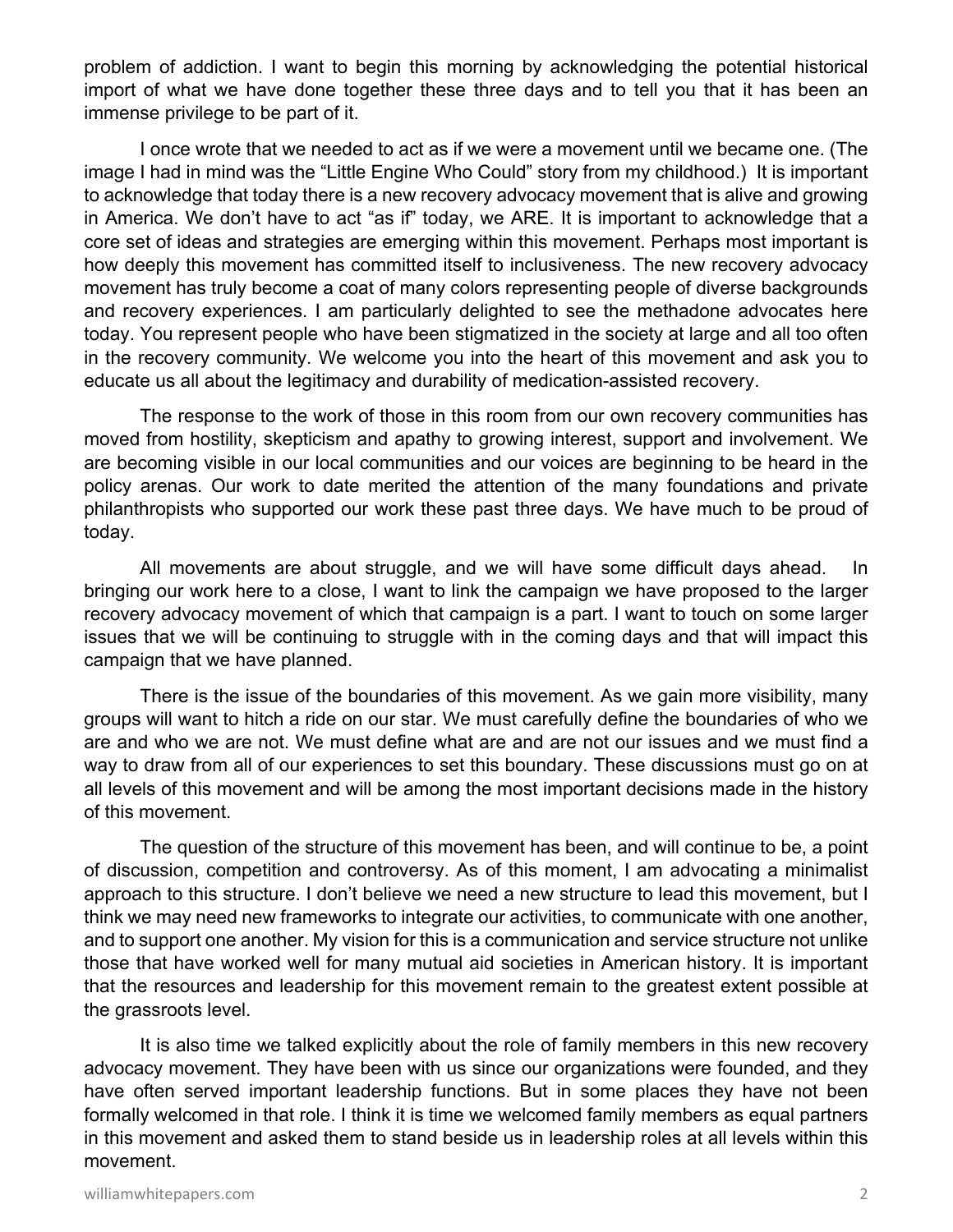There is the role of professionals and treatment institutions. Visionary professionals have always been part of recovery advocacy movements. I think we need to invite them into this movement as well, but I think we need to continue to make sure that this movement stays recovery focused and does not become the marketing arm that supports the financial interests of the treatment industry. Treatment and recovery are not the same, and we will support the treatment industry only to the extent that it demonstrates greater concern for the progress of its clients than its institutional profits.

 There is the role of money in this movement–a subject close to many of your hearts as some of you anxiously awaited the announcement of CSAT's RCSP funding decisions this past week. I've written that too much money, too little money, ill-timed money and tainted money could kill this movement, and I must confess that I am already concerned about the growing dependence of this movement on federal funding. Recovery advocacy in the 1940's, 1950s and 1960s evolved into the treatment industry of the 1970s and beyond and, by doing so, lost its education and advocacy focus. We must make sure that we remain a movement and, if we are successful, resist the temptations of professionalization and commercialization. Strong organizations like the Recovery Association Project in Portland, which did not receive continued CSAT funding, have a special destiny to show us how grassroots recovery advocacy organizations can be sustained without primary and continued reliance on such funds.

 The campaign we have outlined here is an important part of the larger recovery advocacy movement, and I would be remiss if I didn't acknowledge the important role that Willam Cope Moyers, Jeff Blodgett and their respective organizations have played in making this possible. To Jeff I want to give a particular thanks for all his contributions and publicly say to him that we will let him take on another important job this next year but we will not let him leave this movement. I also want to add my words of thanks for the support of the many individuals and foundations, particularly the Robert Wood Johnson Foundation, that made this meeting possible.

We have selected the seeds for this campaign; it is time that we went home and planted them. When you get home and ask others to join us in this campaign, some will say they can't help with this movement because they are too old. Remind them that Handsome Lake was 65 years of age in 1799 when he launched a sobriety-based revitalization movement among the Six Nations Iroquois Confederacy. Tell them how this man who was near death used his own sustained recovery as a springboard to bring sobriety to thousands of Native Americans.

 Some will say they are too young. Remind them of the Reverend Alvin Foltz who entered recovery as a teenager and became known as the "saved drunkard boy" and one of the 19<sup>th</sup> centuries most articulate and effective temperance organizers. Remind them that tat the ignition point of the civil rights movement, it was the youngest, not the oldest, minister asked to lead this movement. Remind them that the young King called to lead this movement changed a nation.

 Some women will say that the multiple role demands of their lives leave little room to support such a movement. Remind them of the crucial roles women have played in the history of social movements. Remind them that the name of Martin Luther King, Jr., might have remained unknown if it were not for the courage of Rosa Parks.

 Some members of the lesbian, gay, bisexual and transgender community will say that they are too busy fighting their own stigma issues to participate in the recovery advocacy movement. Remind them of a most remarkable human being (and lesbian woman) who dreamed in 1944 that she could change the way a nation viewed alcoholism and the alcoholic. Tell them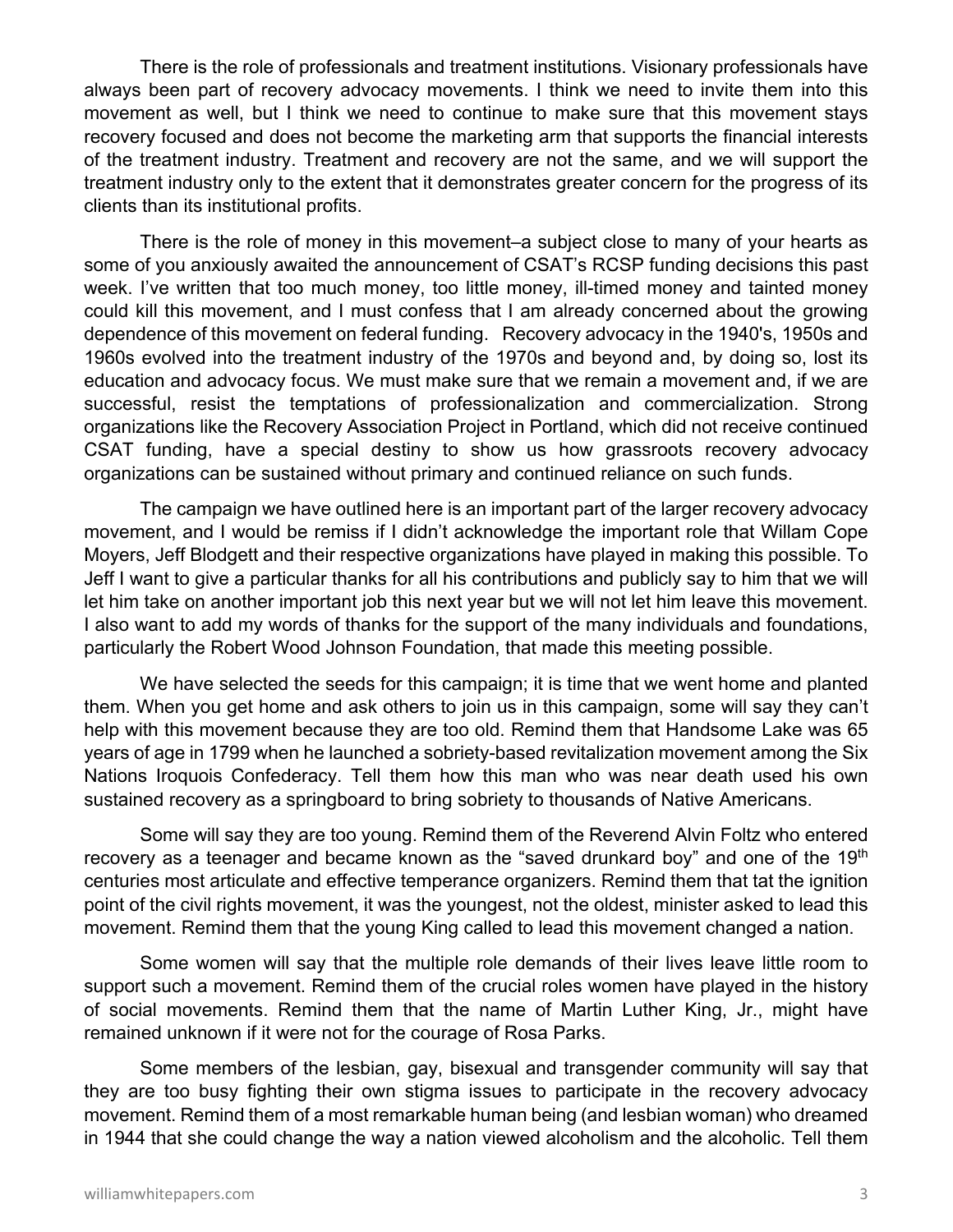how Marty Mann built an organization that opened the doors of treatment and saved hundreds of thousands of lives. Tell them that her legacy is today being threatened.

 Some will say their background disqualifies them. Remind them of Jerry McAuley and Malcom X whose religious transformations, recoveries from addiction, and activist visions were born in their jail cells. Tell them how each of these men, separated by a century, went on to lead thousands into lives of sober self-respect and dignity.

 Some will say they are ill suited to put a face and voice on recovery. Remind them that the greatest social movements have been sparked and supported by the most imperfect of people. Remind them that their face and their voice will be part of a choir of thousands who like themselves owe a debt of enormous gratitude.

 Some will say that they and their families would be injured if they stepped forward. Acknowledge that stigma is real and that we don't need everyone in recovery to play this public role. Remind them that there are hundreds of ways they can support this movement outside the view of the camera.

 I have had the pleasure of being with many of you in your local communities these past few years, and I have had an opportunity to observe your work. We don't need all individuals and families in recovery for this movement to succeed, but we do need a deeply committed vanguard. You have been that vanguard and I want to close by honoring your passion and your perseverance. It is time for us to leave here and to go back to our communities. It is time for us to leave here and create the future of recovery in America.

 There are many stories passed down as part of the oral history of the civil rights movement, and I would like to close with one I first heard in 1967. It was of a day in a Southern city in which hundreds of people were marching in defiance of a court order. When they reached a crest of a hill what faced them ahead was a sea of baton-slapping police officers and barely restrained police dogs. It is said that a terrified silence fell over the marchers as each marcher visualized what was about to unfold. The spell was broken by the weathered but calm voice of one of the oldest marchers who said clearly and simply, "Let's go make some history." Our meeting here has been important only to the extent that we leave here and sustain this movement in communities all across America. So I leave you with these words, "Let's go make some history."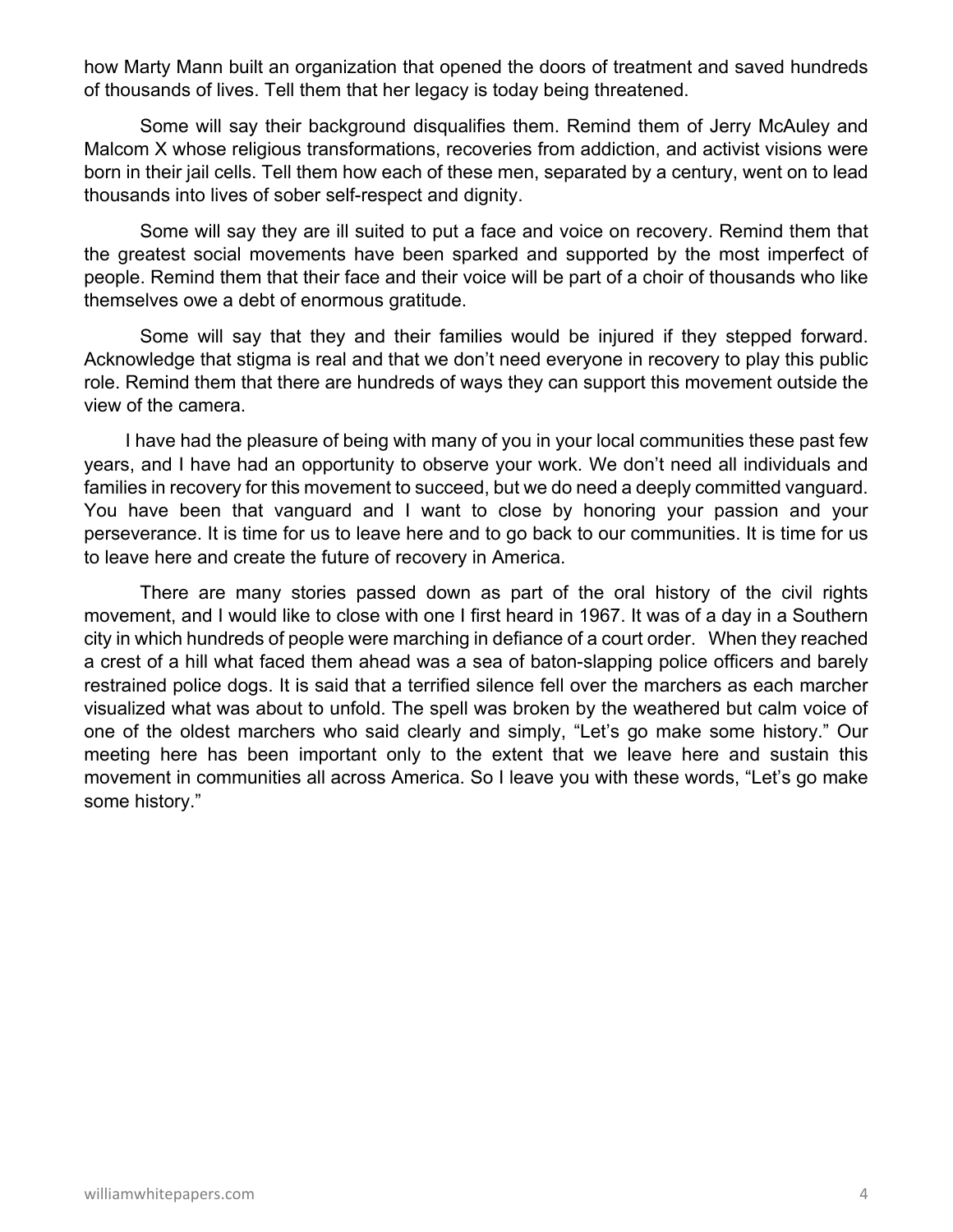White, W. (2001) A Day is Coming: Visions of a New Recovery Advocacy Movement. Distributed at the Recovery Summit, October 4-6, 2001, St. Paul, MN. Posted at www.facesandvoicesofrecovery.org. In White, W. (2006). *Let's Go Make Some History: Chronicles of the New Addiction Recovery Advocacy Movement*. Washington, D.C.: Johnson Institute and Faces and Voices of Recovery, pp. 91-100.

#### **A Day Is Coming:**

#### **Visions of a New Recovery Advocacy Movement**

 It is an honor to be able to share some thoughts with you about the recovery advocacy movement in America. I have had the privilege of working with many of the grassroots organizations that are the backbone and heart of this movement. Recovering people and their families, friends and professional allies are once again organizing to change the way this country views addiction and the potential for recovery. It is indeed an exciting time within communities of recovery in America.

#### **There Was a Day**

I want to begin my remarks by talking about our past. There is much we can learn by sitting at history's feet. Comedian Lilly Tomlin once observed that, if we listened, maybe history wouldn't have to keep repeating itself. I have come to recognize the profound wisdom in her words.

There was a day in the late 19<sup>th</sup> century when an elaborate network of recovery support groups and addiction treatment institutions dotted the American landscape. There were Native American recovery circles, the Washingtonians, the fraternal temperance societies and the reform clubs. There were recovery-oriented inebriate homes, medically-oriented inebriate asylums, for-profit addiction cure institutes, and religiously-oriented inebriate colonies. In that time, physicians in the American Association for the Cure of Inebriety proclaimed to all the world that addiction was a disease that could be either inherited or acquired and that this disease was one from which people could fully recovery. On that day, recovery activists, alone and in organized groups, offered themselves as living proof that recovery from addiction was possible.

That day vanished in the opening years of the twentieth century, drowned in a wave of cultural pessimism that closed addiction treatment institutions and sent recovery groups into hiding. The demise of America's first era of institutional treatment and recovery support groups is a stark reminder that we can take nothing that exists today for granted.

As America's 19<sup>th</sup> century institutions and support groups collapsed, a new sunless day emerged. That day, less than a hundred years ago, witnessed addicted people locked away for years in rural penal colonies. Americans, believing that alcoholics and addicts were a "bad seed" that threatened the future of the society and the human race, passed laws providing for their mandatory sterilization. That was a time when people who had yet to achieve recovery filled the "cells" of "foul wards" in large city hospitals, and they were the lucky ones, as most hospitals refused their admission. That was a day when alcoholics and addicts spent their most despairing hours in city drunk tanks. That was a day when those not yet in recovery died in the streets and were swept up like discarded refuse. That was a day when alcoholics and addicts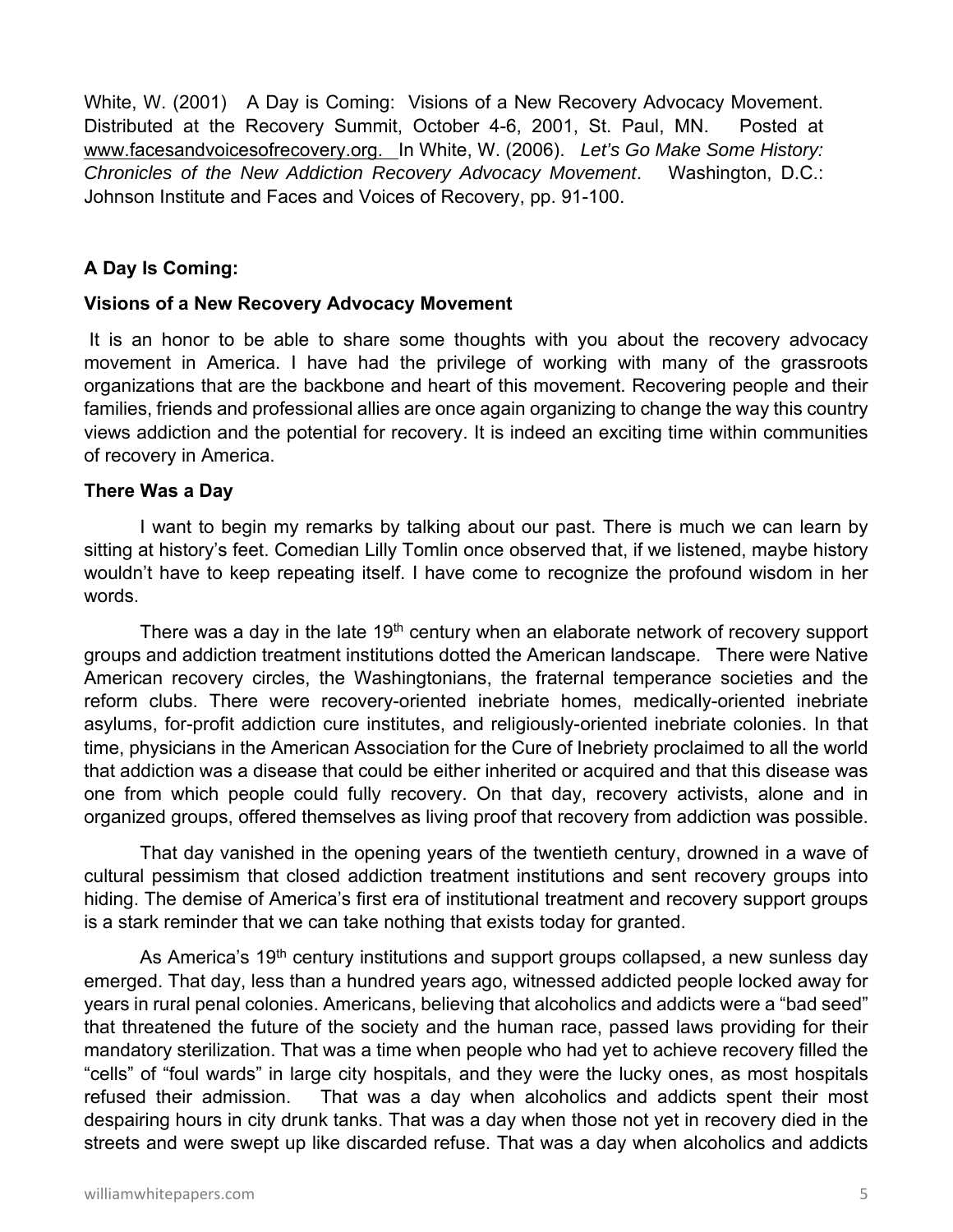languished in the snake pits of aging state psychiatric hospitals. That was a day when alcoholics and addicts were subjected to brain surgery and shock therapies and every manner of drug insult--all thrust upon them in the name of help. That was a day when family members died a thousand emotional deaths in their desperate, unrelenting search for help for an addicted spouse, parent, sibling or child. Those days of professional condescension and public contempt were not so long ago.

The remnants of those dark days were present in the earliest years of my own entrance into the worlds of addiction treatment and recovery. In the 1960s, I witnessed alcoholics and addicts languishing in the most cold and callous of institutions. I have no words to convey the feel or smell of such places, places that conveyed in a thousand ways that you were not human, places that sucked the hope out of all condemned to live in them. I have vivid recollections of local community hospitals refusing to admit alcoholics and addicts for treatment of acute trauma: such people were perceived as not morally worthy to fill beds reserved for those who were "really sick." Working as an outreach and crisis worker, I have nightmarish recollections of the bodies of the addicted hanging from torn sheets in jail cells, and my own desperate attempts to find the words to communicate with families who had long feared a visit such as mine.

The invasive treatments--the shock therapies, the drug insults, the prolonged sequestration--are not ancient tales. I recently interviewed a woman who was hospitalized for acute alcohol poisoning in 1971. She and her family were given two treatment choices: a oneyear commitment in a state psychiatric hospital or brain surgery--a lobotomy--that they were told would remove her craving for alcohol. The woman herself thought the surgery a better alternative than being locked up for a year. But a chance encounter between her father and a man in recovery brought a woman from Alcoholics Anonymous to her bedside and the beginning of what has now been more than three decades of sanity, sobriety and service. Her story tells us that we are little more than a generation away from these infamous days. Her story also hints at what happened to open the doors of recovery.

#### **Those Days Ended**

Those dark days passed not by accident but because small handfuls of people in communities across the country said, "No More!" and spent their lifetimes destroying drunk tanks and drunk jokes. Those days ended because a desperate stock analyst reached out to a desperate physician and started a fellowship of recovering alcoholics whose influence embraced the world. Those days disappeared because of the vision of Marty Mann, who dared to dream in 1944 that she could change the way a nation viewed alcoholism and the alcoholic. Those days vanished because a senator, in gratitude for his own recovery, challenged a country to create local alcoholism education and treatment centers accessible to all of its citizens. The odds against success were enormous, but these remarkable human beings spent their lives building the world of addiction treatment and recovery that has touched the lives of many of us in this room. The bleakest days for the addicted in America passed because men and women looked beyond their own recoveries to advocate for the needs of others. The foul wards and drunk tanks and brain surgeries gave way to new treatment and recovery resources because real men and women made these changes happen. Consider for a moment what their lives rendered.

Imagine the degree of fulfillment that Dr. Robert Smith and Bill Wilson experienced at the sunset of their own lives as they reflected on the fruits of their work. Imagine what it must have been like for Sister Ignatia, who after working with Dr. Bob detoxifying early AA members, was later asked to address the  $25<sup>th</sup>$  anniversary convention of AA in 1960. Imagine what this frail,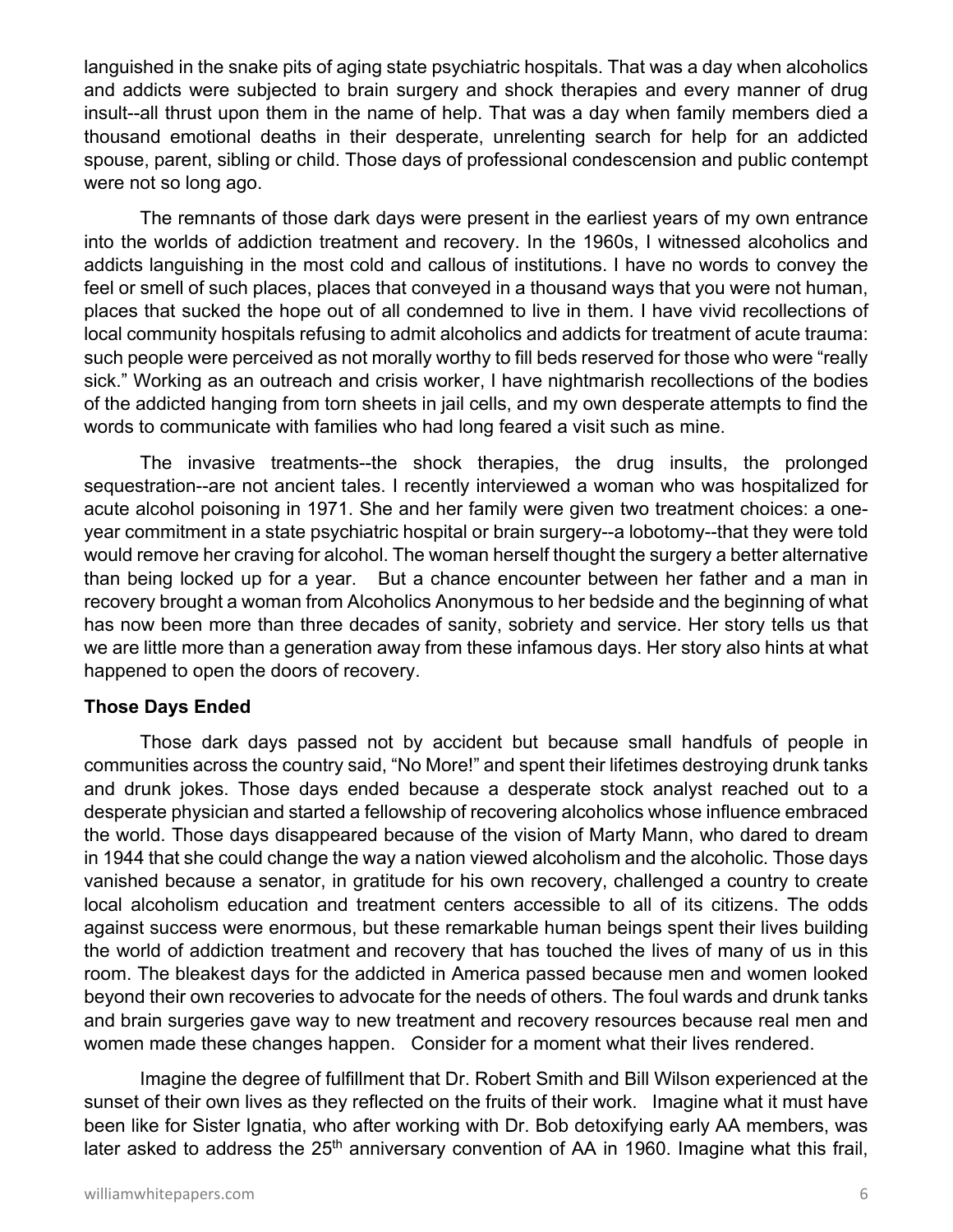humble woman must have felt as she stood and looked out at 17,000 sober and grateful alcoholics standing before her. Imagine what Marty Mann, after decades of barely acknowledged effort, must have experienced seeing the rise of local alcoholism treatment programs across the country. Imagine the import of such fulfillment in a woman who before her own recovery had repeatedly tried to kill herself. Imagine the fullness of lives that profoundly touched so many people.

The days of shame turned into days of hope because hundreds of unnamed men and women devoted their lives to changing the way a country looked at a disorder and those who suffered from it. The fruits of their work were indeed remarkable. Hundreds of thousands of people rose from the dead to live full lives because of the resources these people created. The national network of prevention and treatment programs are all part of their legacy as are the diversion programs in the criminal justice system and the early intervention programs in the workplaces and schools. By the early 1980s, it looked as if the dreams of these pioneers would be fully realized, but other forces were lurking in the background.

#### **A Shameful Regression**

Today, the world they created is being dismantled, and their advances are being threatened. Three ominous changes threaten this progress.

First, America is again restigmatizing those addicted to alcohol and other drugs. The positive images of long-term recovery (e.g., First Lady Betty Ford) are being replaced by what the public perceives as spoiled celebrities using "rehab" to escape the consequences of their latest indiscretion. Treatment and recovery are degraded through such images. The portrayal of addiction as a medical disorder suffered by sons and daughters, mothers and fathers, and brothers and sisters was replaced in the 1980s and 1990s by the worst racial and class stereotypes—stereoptypes that linked addiction with crime, violence, and insanity. Alcoholics and addicts became not people deserving of compassion and help, but people to be feared and who were deserving of punishment. Thousands of celebrities will celebrate recovery anniversaries today and one will be arrested for possession of heroin. Which story do you think will fill the television screens this evening?

Second, after working for decades to place alcohol and other drug problems in the medical and public health arenas, we are now removing them from these very categories. Health care coverage to pay for addiction treatment continues to erode. Many, if not most, of the hospital treatment units have closed. The management of addiction is moving to non-medical settings and toward a focus on control of the addict and addiction-related costs rather than personal recovery.

Third, alcoholics and addicts are filling our courts, jails and prisons in unprecedented numbers. There are now more than one and one half million drug-related arrests per year in the U.S., up more than 1 million since  $1980<sup>1</sup>$ . The number of drug offenders in state correctional facilities has risen from 38,900 in 1985 to more than 227,000<sup>2</sup> in 1997 and drug offenders in Federal prisons have risen from  $9,482$  in 1985 to more than 55,000 in 1996.<sup>3</sup> I would be remiss

<sup>&</sup>lt;sup>1</sup>Department of Justice, Office of Applied Studies: 1.6 million drug-related arrests in 1998, up more than 1 million arrests per year since 1980.

<sup>&</sup>lt;sup>2</sup>In 1997, Department of Justice, Office of Applied Studies.

<sup>&</sup>lt;sup>3</sup>In 1996, Department of Justice, Office of Applied Studies.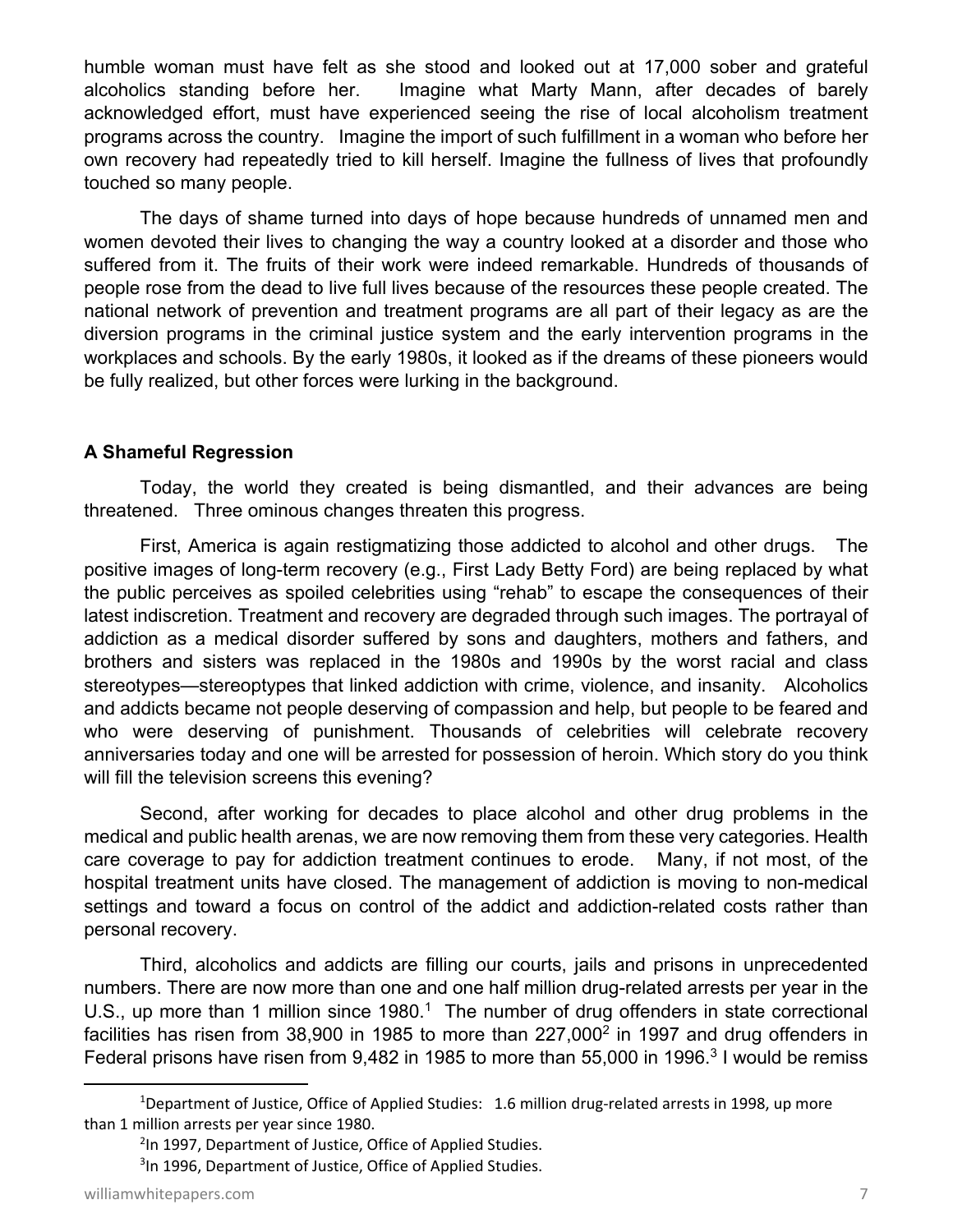if I did not talk about the racial disparity buried within these numbers. African Americans constitute only 15% of illicit drug consumers, but they make up 37% of those arrested for drug violations, 42% of drug offenders in federal prison and 60% of felony drug offenders in state prisons.<sup>4</sup> A recently released Human Rights Watch report<sup>5</sup> revealed that in states like Illinois, a young African American male is more than 50 times more likely to go to jail for a drug offense than is his Caucasian counterpart arrested for the same offense. The rise in addiction-related stigma and the transfer of alcoholics and addicts from treatment centers to correctional centers are deeply entwined with issues of gender, social class and race. We can't expose the former without confronting the latter.

## **A Day is Coming**

So where does that leave us? What should recovering people, impacted families and the friends of recovery do about this bleak situation? What should all people of good will concerned about this problem do? They should do that which is so uniquely American: Organize and change it! And that is precisely what is happening.

We are reaching a critical milestone in the history of recovery in America. We are approaching a crossroads that will dictate the fate of hundreds of thousands of individuals and families and thousands of communities. Recovering people know the deep truth in the adage that it is darkest just before the dawn. That darkened horizon is clearly evident across America today, but there IS a dawn arising. Emerging from that dawn are not government agencies or treatment professionals but a new generation of wounded healers. Recovering people and their families and friends are once again on the move--once again coming together not just for mutual support, but to widen the doors of entry into recovery through education and advocacy. A New Recovery Advocacy Movement is being born in this country. From Wall Street to Bourbon Street, from South Carolina to South Central, from Indian Country to the barrio to the wealthiest suburb, people are coming together to challenge the restigmatization, demedicalization and recriminalization of addiction in America. They are coming together to publicly reaffirm the hope for recovery from addiction.

In 1976, 52 prominent Americans publicly proclaimed their recovery from alcoholism in a landmark event sponsored by the National Council on Alcoholism called Operation Understanding. A day is coming when that number will swell to 5,000 and 50,000 and then to 500,000--all offering testimony about the transformative power of recovery. A day is coming when we will gather at state capitals and in our nation's capital and you will see recovering people in every direction as far as the eyes can see--all offering themselves as LIVING PROOF that recovery is not just a possibility but a living reality. On that day, young people with a month of hard-earned sobriety will march beside men and women with 50 years of sobriety. On that day, families will walk to honor their survival as a family and to celebrate their own personal

<sup>&</sup>lt;sup>4</sup>NIDA Household Survey on Drug Abuse, 1998; US Department of Justice, Bureau of Justice Statistics, Sourcebook of Criminal Justice Statistics, 1998. Also http://www.csdp.org/factbook/racepris.htm

<sup>&</sup>lt;sup>5</sup>Key Recommendations from Punishment and Prejudice: Racial Disparities in the War on Drugs. Washington, D.C. Human Rights Watch, 2000.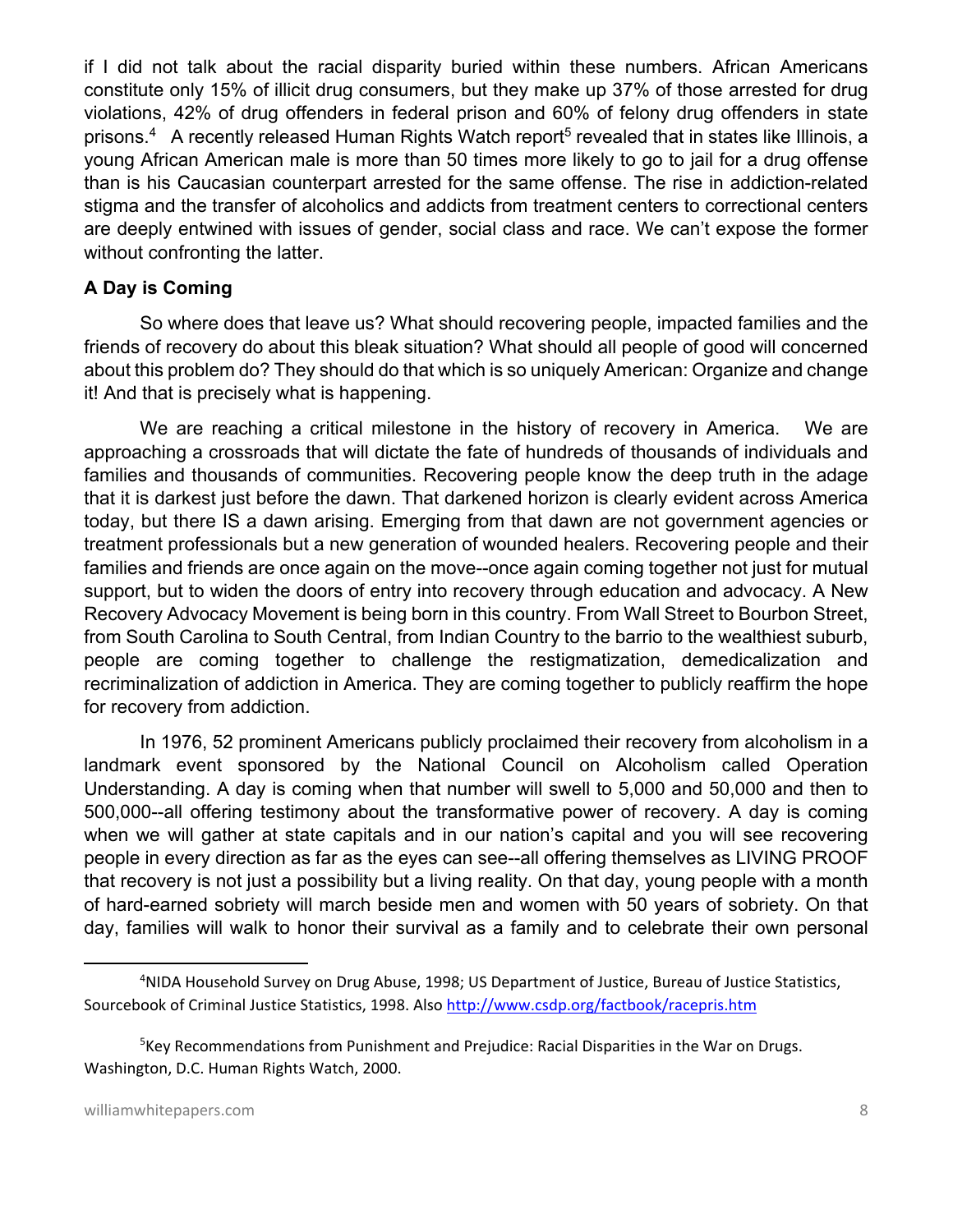recoveries. On that day, those who have lost a loved one to this disease will walk to save others. On that day, AA and NA members will walk beside SOS and WFS members. Those in supported recovery will walk beside those in solo recovery. Those from therapeutic communities will walk beside those in methadone-assisted recovery. On that day, we will set aside our differences and march arm-in-arm as a multi-hued network of local communities of recovery.

In 1893 an addiction mutual aid society organized itself under a banner that read: "The Law Must Recognize a Leading Fact: Medical Not Penal Treatment Reforms the Drunkard." A day is coming more than a century later when we will protest outside jails and prisons to proclaim that same message. A day is coming when addicted people who fill those prisons will organize their own recovery advocacy organizations. In embracing recovery, they will go on strike- withdrawing the bodies and souls that feed the economies of these institutions.

A day is coming when recovery from addiction will be viewed not as a curse to be masked and hidden, but as a cause for celebration and a gift to be shared with the world. A day is coming when for one moment in the history of this country, recovering people will stand together and offer themselves as living proof of the fulfilled promises of recovery. To those around us, we will offer our gratitude for your forbearance and forgiveness. To those still suffering, we will proclaim:

You represent our past just as we represent a future that could be yours. You have been part of the problem; add your voice to ours and become part of the solution.

### **Before That Day**

We have work to do before that day can arrive. Movements that have created the most dramatic and enduring social change often began with an alteration of personal consciousness. The message from these movements is that we must change ourselves before we can change the world. We cannot confront stigma in the outside world until we discover how stigma works within us, and our relationships with the world. The internal consequences of such stigma must be excised before one experiences the worthiness and the power to confront its external source. We must excise that stigma so that we can move beyond our own healing to find our indignation, our outrage, and our sorrow that people who could be recovering are instead dying. We have to move beyond our own serenity and retrieve the fading memories of our own days of pain and desperation. Before that day, we need leaders who will jar us from our complacency and challenge us to hear the cry of the still suffering. Stigma is real, but we need to confront the fact that our own silence has contributed to that stigma. Listen to the words of Senator Harold Hughes who before he died proclaimed:

*By hiding our recovery we have sustained the most harmful myth about addiction disease- -that it is hopeless. And without the example of recovering people it is easy for the public to continue to think that victims of addiction disease are moral degenerates--that those who recover are the morally enlightened exceptions....We are the lucky ones, the ones who got well. And it is our responsibility to change the terms of the debate for the sake of those who still suffer.*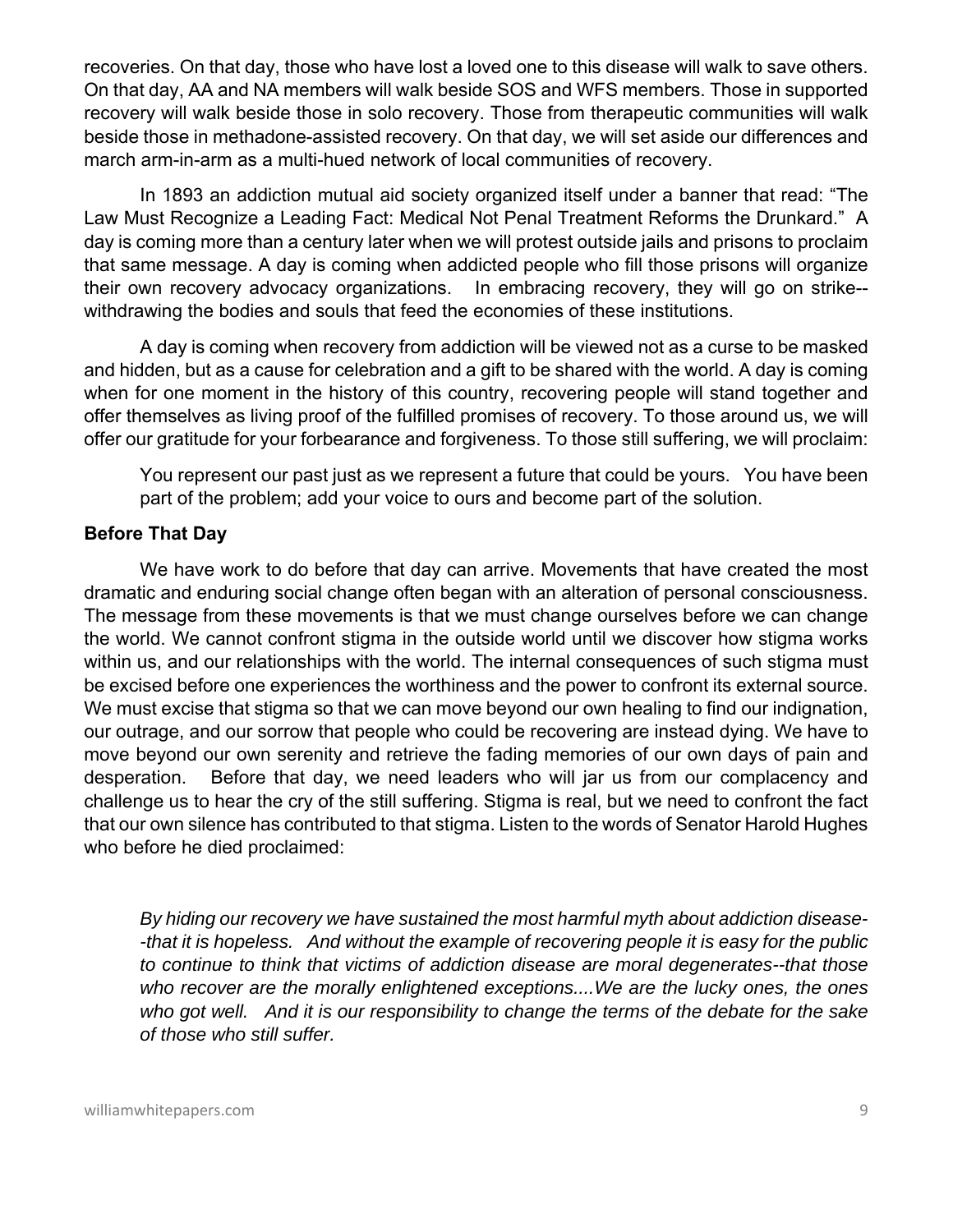How can addicted people experience hope when the legions of recovering people in this culture are not seen or heard? Where is the proof that permanent recovery from addiction is possible? We need a vanguard of recovering people to send an unequivocal message to those still drug-enslaved that they can be free. We need a vanguard willing to stand as the LIVING PROOF of that proposition.

Before that day, we will need to find ways to link those from all kinds of recovery backgrounds into a community of recovery. This is not an AA or Al-Anon movement or a NA movement or a WFS movement or an addiction ministry movement. It is a RECOVERY movement. The failure of various recovery groups and individuals in solo recovery to see themselves in terms of "we" is the most significant obstacle to fully realizing the potential of the New Recovery Advocacy Movement. We must get to know each other not as AA or Al-Anon members or NA members or SOS members, but as members of a recovery nation, each of whom contributes to its diversity and vitality. It is only by constructing our own identity as people in recovery and transcending the categories that separate us that we can transform our personal experiences into a new recovery advocacy movement. It is time we celebrated this coat of many colors that the recovery community has become. Our goal must not be to speak with one voice, but to share a recovery identity out of which we will speak with thousands of voices that achieve harmony on one issue: the potential for transforming and enduring recovery from addiction.

Before that day comes, we will need to find the systemic roots of stigma. We will need to confront the fact that addicted people have become the raw materials that run whole professional and community economies. Some of these institutions operate, not to help the addict, but to protect and extend their own institutional influence. Stigma provides the ideological justification for the perpetuation of these institutional economies. We need to either transform these institutions (shift them to a focus on care and recovery rather than control and profit) or advocate their closure. Confronting these systemic forces will be more about power and influence than about changing attitudes.

We must also find the personal roots of stigma. There are whole professions whose members share an extremely pessimistic view of recovery because they repeatedly see only those who fail to recovery. The success stories are not visible in their daily professional lives. We need to re-introduce ourselves to the police who arrested us, the attorneys who prosecuted and defended us, the judges who sentenced us, the probation officers who monitored us, the physicians and nurses who cared for us, the teachers and social workers who cared for the problems of our children, the job supervisors who threatened to fire us. We need to find a way to express our gratitude at their efforts to help us, no matter how ill-timed, ill-informed and inept such interventions may have been. We need to find a way to tell all of them that today we are sane and sober and that we have taken responsibility for our own lives. We need to tell them to be hopeful, that RECOVERY LIVES! Americans see the devastating consequences of addiction every day; it is time they witnessed close up the regenerative power of recovery.

It is not enough to come together and advocate for our own needs--to focus on the needs of those already in different stages of recovery. This movement must keep its eyes on ways the doorway of entry to recovery can be widened for those still suffering. And perhaps in the end it is not even enough to widen this door. Perhaps there is a larger agenda lurking in the